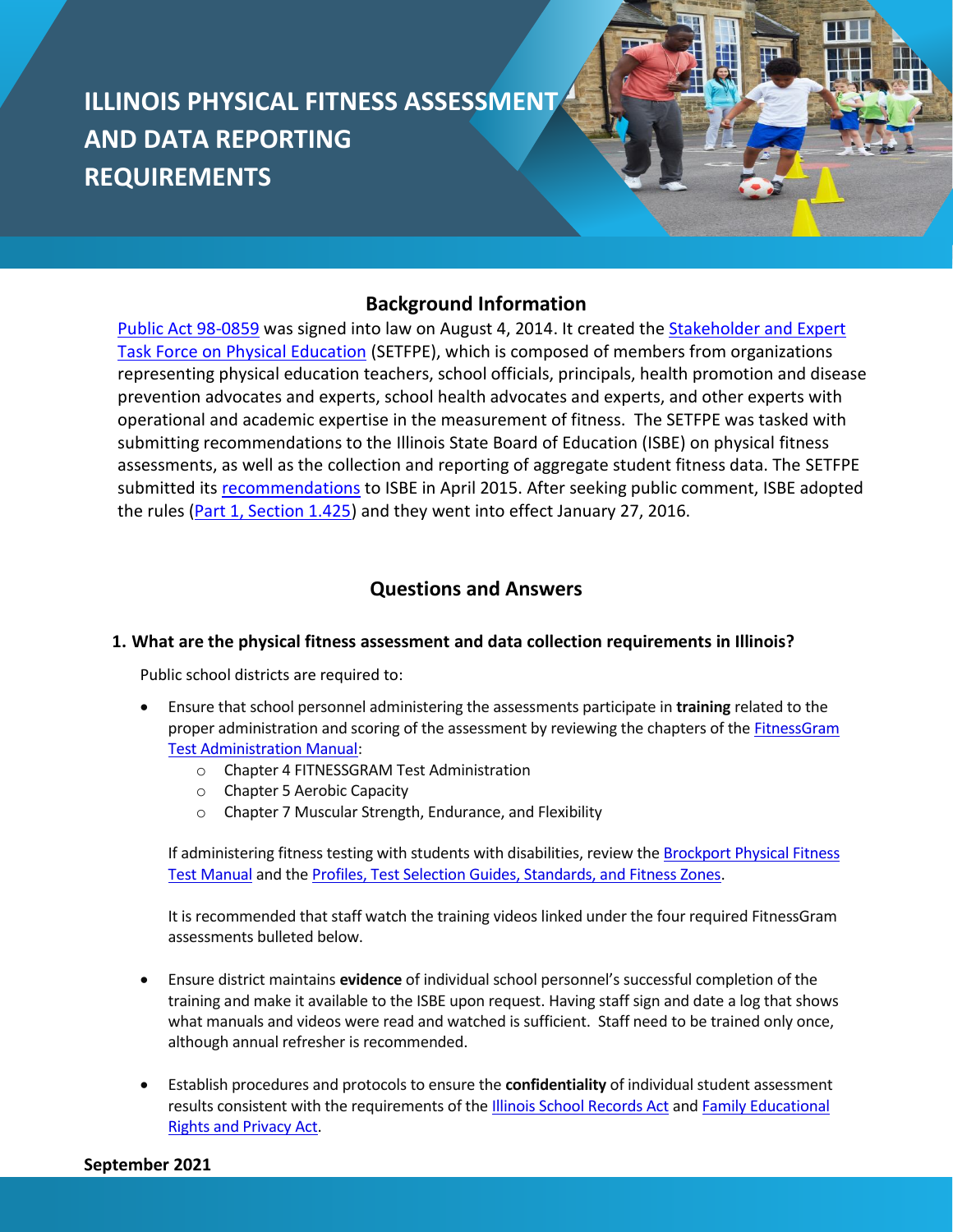- Administer the following four required assessments using either FitnessGram or Brockport Physical Fitness Assessment:
	- o [Aerobic Capacity](https://fitnessgram.net/assessment/)
		- [PACER test](https://www.youtube.com/watch?v=NuHkSCuap2A&list=PLsSPvLQWZsbtex-up2Rfj8gtSbGc1Dzsm&index=3) (recommended) o[r Mile Run Test](https://www.youtube.com/watch?v=snAwCP4ytUU) (alternate)
			- [PACER Cadence](https://www.youtube.com/watch?app=desktop&v=74xzGfBRhS0&list=PLsSPvLQWZsbu6-Fx1CbYtPYpcVt_-PMgP&index=2)  15-Meter
			- [PACER Cadence](https://www.youtube.com/watch?v=7YhHg1wwa1I)  20-Meter
			- View more PACER test videos [here.](https://www.youtube.com/playlist?list=PLsSPvLQWZsbu6-Fx1CbYtPYpcVt_-PMgP)
		- Brockport test (any of the adapted tests for aerobic functioning for students with disabilities) for students in Grades 4-12
		- Note: If your district chooses the alternate Mile Run Test, student height and weight will need to be collected and entered into the free FitnessGram calculator at [http://www.pyfp.org](http://www.pyfp.org/) in order to calculate healthy fitness zones.
	- $\circ$  [Flexibility](https://fitnessgram.net/assessment/)
		- **[Back-Saver Sit and Reach test](https://www.youtube.com/watch?v=T2LzgbHXbUI&list=PLsSPvLQWZsbtex-up2Rfj8gtSbGc1Dzsm&index=8) (recommended) or [Trunk Lift test](https://www.youtube.com/watch?v=SPq7CW9nqu0) (alternate)**
		- Brockport test (any of the adapted tests for flexibility or range of motion for students with disabilities) for students in Grades 3-12
	- o [Muscular Endurance](https://fitnessgram.net/assessment/)
		- [Curl-Up test](https://www.youtube.com/watch?v=zKH6cMKHRqY)
			- [Curl-Up Test Candence](https://www.youtube.com/watch?v=RW6OssVmJBI)
		- Brockport test (any of the adapted tests for strength and endurance for students with disabilities) for students in Grades 3-12
	- o [Muscular Strength](https://fitnessgram.net/assessment/)
		- [Push-Up test](https://www.youtube.com/watch?v=ZEleua7BX80)
			- [Push-up Test Candence](https://www.youtube.com/watch?v=bpfPe5OvSH4)
		- Brockport test (any of the adapted tests for strength and endurance for students with disabilities) for students in Grades 3-12

Links to training videos for Brockport tests can be obtained by purchasing the Brockport manual at [http://www.humankinetics.com/products/all-products/brockport-physical-fitness-test-manual-2nd](http://www.humankinetics.com/products/all-products/brockport-physical-fitness-test-manual-2nd-edition-with-web-resource)[edition-with-web-resource.](http://www.humankinetics.com/products/all-products/brockport-physical-fitness-test-manual-2nd-edition-with-web-resource)

• **Collect and report** the aggregate data as outlined under questions No. 6 (page 2) and No. 8 (page 3) by your district's established date and no later than June 30.

# **2. Is there a cost for FitnessGram or Brockport Physical Fitness Test?**

A district may opt to purchase a more complete package from FitnessGram or Brockport Fitness Test, but ISBE only requires use of the free materials that are accessible at [http://www.pyfp.org.](http://www.pyfp.org/) (Log in/register in upper right corner of screen.) If districts choose not to purchase FitnessGram, it is recommended that they use the state-provided template discussed under No. 4 on the next page to collect student data in the second semester.

#### **3. Who must be tested, when, and how often?**

All students in Grades 3-12 (only Grades 4-12 for aerobic capacity), unless otherwise exempted under [105 ILCS 5/27-6](https://www.ilga.gov/legislation/ilcs/fulltext.asp?DocName=010500050K27-6) of the School Code, must be tested annually in the second semester. In some cases, FitnessGram provides scoring only for ages 10 and up; therefore, a student who is 9 years old, but in Grade 4, can receive a score evaluation against the criterion standard for 10-year-old students.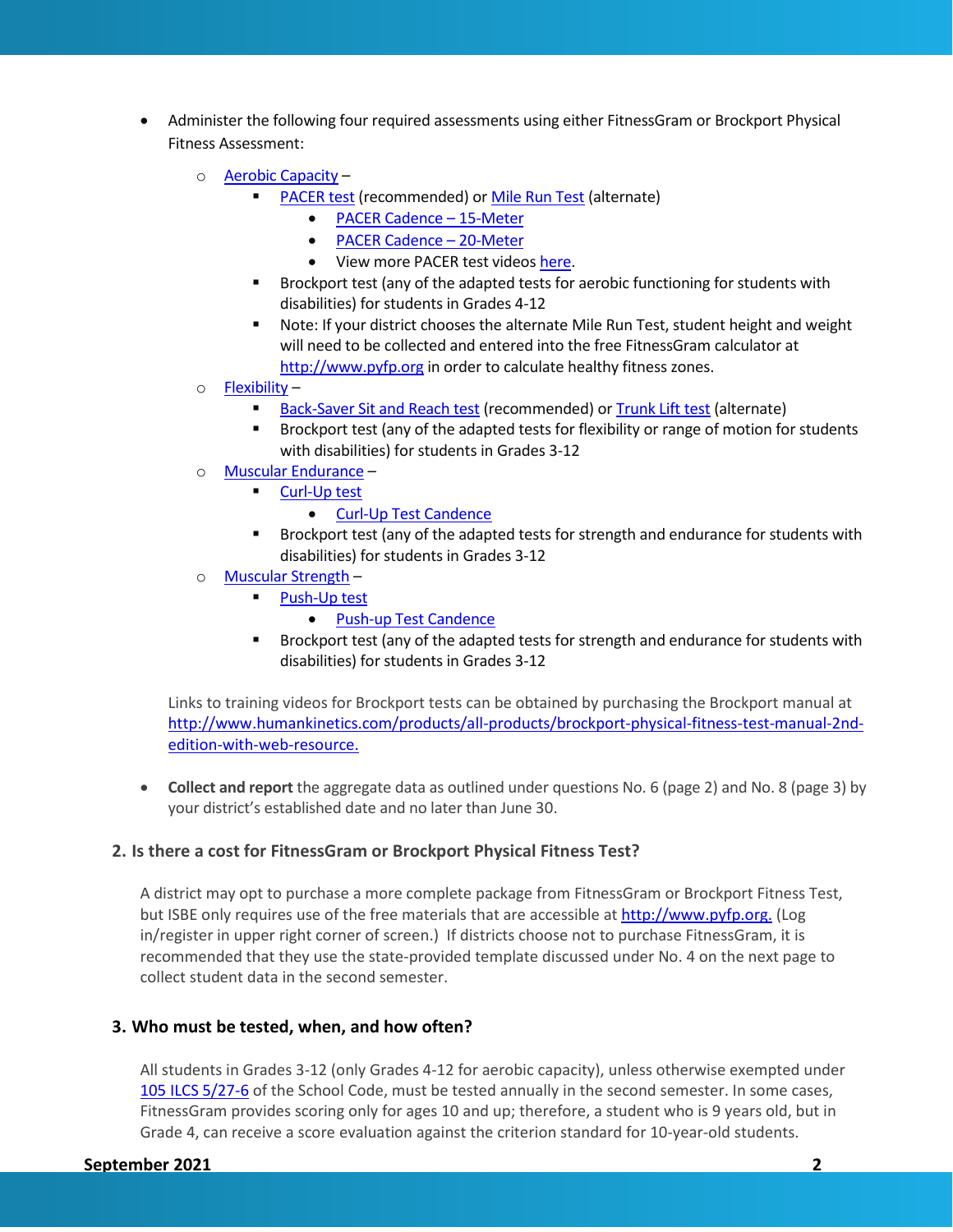# **4. How are scores recorded and how do I know if a student has met the Healthy Fitness Zone (HFZ) or Needs Improvement (NI)?**

Scores may be recorded using either the *Illinois Physical Fitness Assessment Data Collection Template* posted under *Quick Links* at<https://www.isbe.net/EnhancedPhysicalEducation> or FitnessGram's free spreadsheet at [http://www.pyfp.org.](http://www.pyfp.org/) Both spreadsheets automatically convert the scores into HFZ/NI results. Note, however, that if your district chooses the alternate Mile Run Test, student height and weight must be collected and entered into the free FitnessGram spreadsheet at [http://www.pyfp.org](http://www.pyfp.org/) in order to calculate healthy fitness zones for the Mile Run. The Mile Run score and the results may then be recorded into the Illinois template if a district chooses to use the Illinois template.

## **5. What information needs to be reported to ISBE?**

Districts must report the second-semester data, in aggregate, to ISBE for each of the four tests outlined under No. 1 on page 1:

- Number of students tested by Grade (5, 7, and 10 only) and gender;
- Number of students that achieved a healthy fitness zone by Grade (5, 7, and 10 only) and gender; and
- Number of students that were identified as needing improvement by Grade (5, 7, and 10 only) and gender.

## **6. Does the data reported to ISBE contain individual student data?**

The fitness data reported to ISBE will not contain any individual student name or assessment results. Only a school's aggregate data of those tested by grade and gender will be reported. For example, if a school had four sections of fifth grade, the data submitted to ISBE would only include the total number of students tested by gender in the fifth grade at that school identified as achieving Healthy Fitness Zone or Needs Improvement.

# **7. When and how will fitness data be reported to ISBE?**

Schools are to record individual student data at the school level using either the *Illinois Physical Fitness Assessment Data Collection Template* posted under the *Illinois Physical Fitness Assessments/FitnessGram* tab a[t https://www.isbe.net/Pages/Enhanced-Physical-Education.aspx](https://www.isbe.net/Pages/Enhanced-Physical-Education.aspx) or FitnessGram's free spreadsheet at [http://www.pyfp.org.](http://www.pyfp.org/) Both templates will automatically calculate whether a student meets HFZ or NI once the student's score, age, and gender are entered. Aggregate data shows on these sheets as well for ease in reporting to the state; if using the Illinois spreadsheet, aggregate counts are shown at the bottom of each grade level tab.

The district must ensure the aggregate results for Grades 5, 7, and 10 for each of its applicable schools are **reported electronically to ISBE** through the *Student Health Data-Physical Fitness* system in **IWAS by June 30**. The [IWAS Electronic Submission User Guide](https://www.isbe.net/Documents/PhysicalFitness_IWAS_User_Guide.PDF) provides step-by-step instructions on how to complete this process. A snapshot of the data that is required to be entered into IWAS is included at the end of this Q&A document.

There is no software, including FitnessGram, from which this physical fitness data can be automatically uploaded into IWAS. Districts will determine if they want each school to report the data in IWAS and by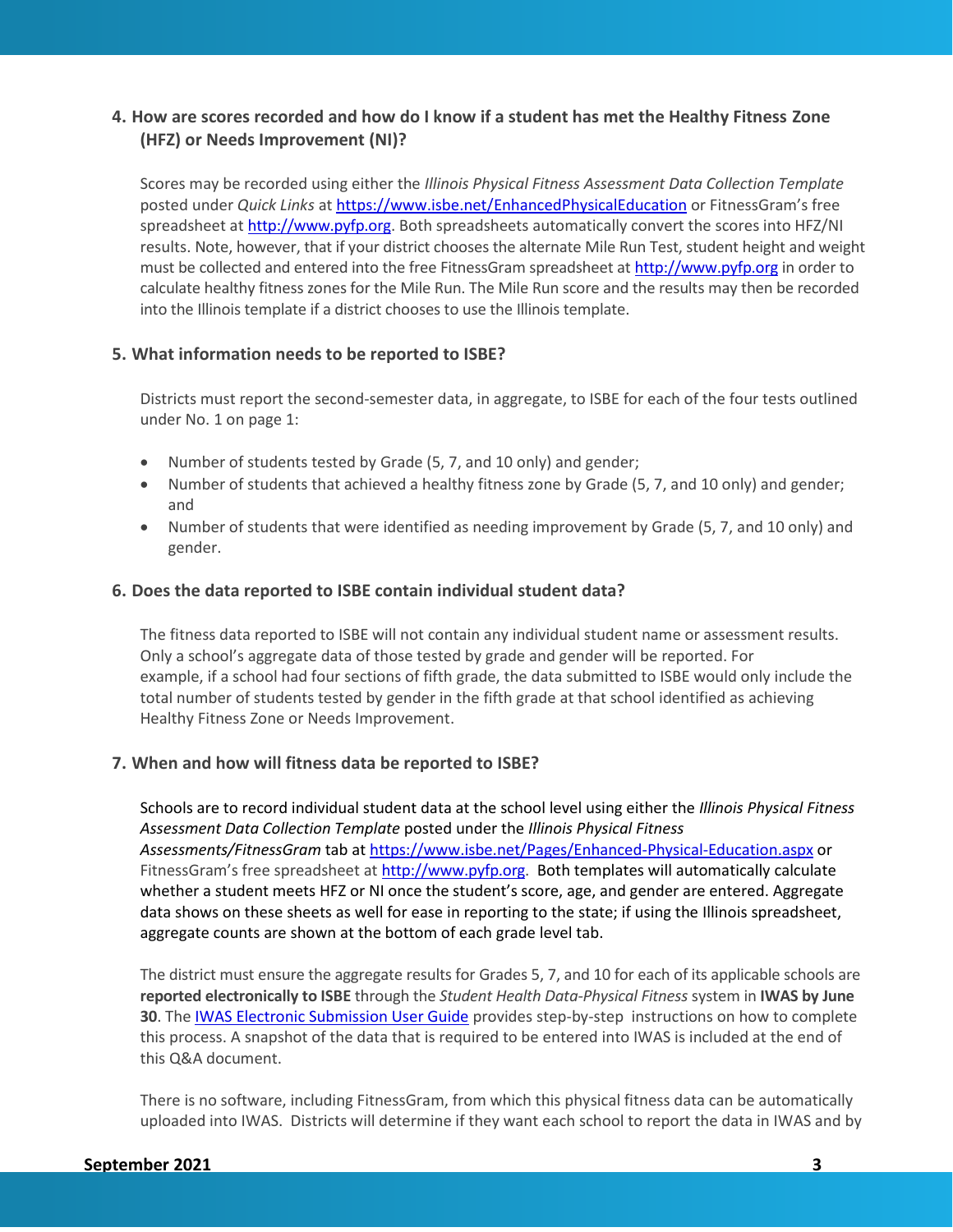what date (no later than June 30) or to send the aggregate data to the district for the district to input and by what date (no later than June 30) they want this entered.

#### **8. What tests and protocols are to be used for students with disabilities?**

Schools should use the **Brockport Fitness Test** methodologies for any student with disabilities whose Individualized Education Program (IEP) identifies the FitnessGram as not appropriate. If schools are wanting more detail on adapted fitness testing, including instructional videos, districts may wish to purchase the [Brockport Fitness Test Manual.](http://www.humankinetics.com/products/all-products/brockport-physical-fitness-test-manual-2nd-edition-with-web-resource) A section (page 16, No. 5) has been added to th[e IEP form](https://www.isbe.net/Pages/Special-Education-Individualized-Education-Program.aspx) to identify students being tested using Brockport. Please also refer to the *[Q&A on Fitness Testing for](https://www.isbe.net/Documents/brockport-faq.pdf)  [Students with Disabilities.](https://www.isbe.net/Documents/brockport-faq.pdf)*

#### **9. Can fitness test results be used to grade a student or evaluate a teacher?**

Any of the data resulting from the fitness testing as defined previously cannot be used to grade a student or evaluate a teacher. A joint committee established pursuant to [Section 24A](https://ilga.gov/legislation/ilcs/fulltext.asp?DocName=010500050K24A-5) of the School Code may select any fitness assessment for purposes of teacher evaluation provided that the scores from the state-mandated assessment are not used as part of the teacher evaluation. Further, the scores from the state-mandated assessment are not to be used for purposes of student grading.

#### **10. Where can I find information about FitnessGram tests and protocol?**

Links to instructional manuals and training videos on administering the assessments are provided within questions No. 1 on page 1. Additional free materials are available at [http://www.pyfp.org](http://www.pyfp.org/resource-library/index.shtml) (log in/register in upper right corner of screen) and at [https://fitnessgram.net/assessment/.](https://fitnessgram.net/assessment/)

# **11. What are the requirements involving FitnessGram "training" and the required documentation of the "training"?**

See question No. 1 on page 1, which includes training requirements as well embedded links to training manuals and videos.

# **12. What about schools that have a P.E. waiver?**

ISBE does not have any waiver that totally eliminates P.E. from the curriculum. For that reason, any district, whether it is offering daily P.E. or a reduced version of P.E., must comply with [Sec 27-6.5 of the](https://www.ilga.gov/legislation/ilcs/fulltext.asp?DocName=010500050K27-6.5)  [School Code](https://www.ilga.gov/legislation/ilcs/fulltext.asp?DocName=010500050K27-6.5) and [Sec 1.425 of the Administrative Code\)](https://www.ilga.gov/commission/jcar/admincode/023/023000010D04250R.html) pertaining to P.E./fitness testing.

#### **13. What about students with exemptions or activities that take them out of P.E?**

If some subset of students never participate in P.E. during the entire school year due to exemptions under [Sec 27-6 of the School Code,](https://www.ilga.gov/legislation/ilcs/fulltext.asp?DocName=010500050K27-6) they would not have to take the assessment. ISBE has not exempted any student enrolled in P.E. from these assessments. Neither the law nor the rule relieves districts of their duties to assess students in P.E. "part time" (e.g., behind-the-wheel, sports, vocational education, etc.). This may mean having more than one window for testing.

# **14. Does the physical fitness assessment requirement apply to both public and private school students? What if public student attends an outplacement center?**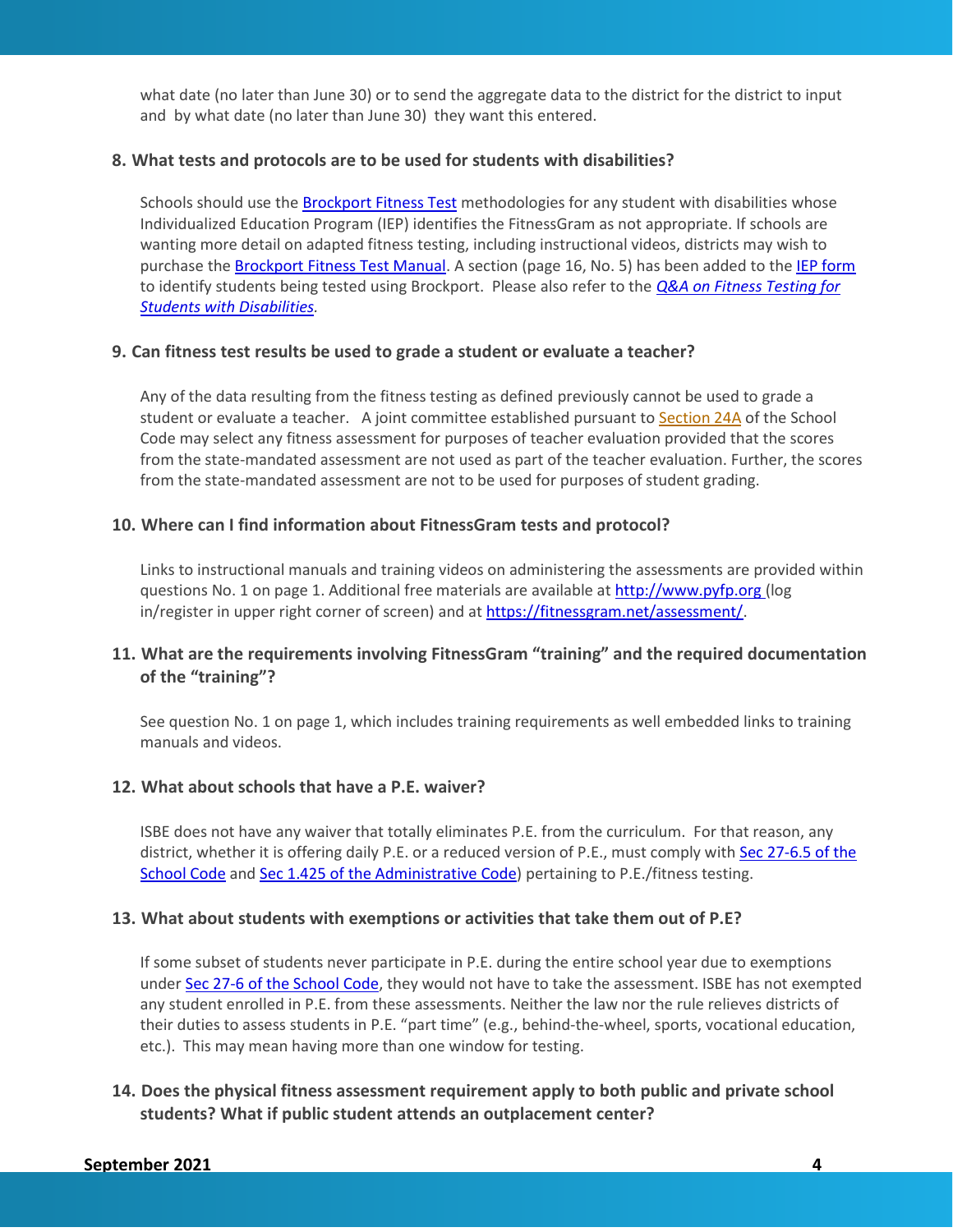No; this requirement applies only to public school students in any one of the following settings: a) a public school, b) possibly a charter school if the certified charter (agreement) requires that the charter school authorized by a school district use the same assessments as all other schools in the district and that it offer P.E, and c) an ISBE-approved nonpublic special education program. Children sent from a public school district must be assessed; however, the assessment can be done either at the home district or at the special education facility. If the outplacement center assesses the student, it is to report to the home school or district as the home district is ultimately responsible for reporting the data for these students to ISBE, same as it would with other health-related data.

## **15. Has a letter been developed to notify parents of this upcoming assessment?**

Sample language that schools can modify and incorporate into newsletters, website postings, etc. is posted under the *Illinois Physical Fitness Assessments/FitnessGram* tab at [https://www.isbe.net/Pages/Enhanced-Physical-Education.aspx.](https://www.isbe.net/Pages/Enhanced-Physical-Education.aspx)

# **16. How long is a school or district required to keep the individual student physical fitness assessment data?**

As defined under [105 ILCS 10/2 and 10/4](http://www.ilga.gov/legislation/ilcs/ilcs3.asp?ActID=1006&ChapterID=17), physical fitness data is deemed part of student's temporary record and shall be retained for not less than five years after the student has transferred, graduated, or otherwise withdrawn from the school.

#### **17. How are scores reported for students who identify with a different gender?**

For the physical fitness data, schools should report a student's gender in accordance with information provided by parents during registration and the district, in turn, provides to the state via Student Information System (SIS). Teachers should not ask students their gender at the time of testing; they can enter this later and, if gender is in question, pull from SIS or registration information.

# **FitnessGram Resources**

- [FitnessGram Playground](https://fitnessgram.net/playground/)
- [FitnessGram Online Learning Modules](https://fitnessgram.net/onlinelearning/)
- [FitnessGram COVID-19 Fitness & PE Resources](https://fitnessgram.net/covid19-resources/)